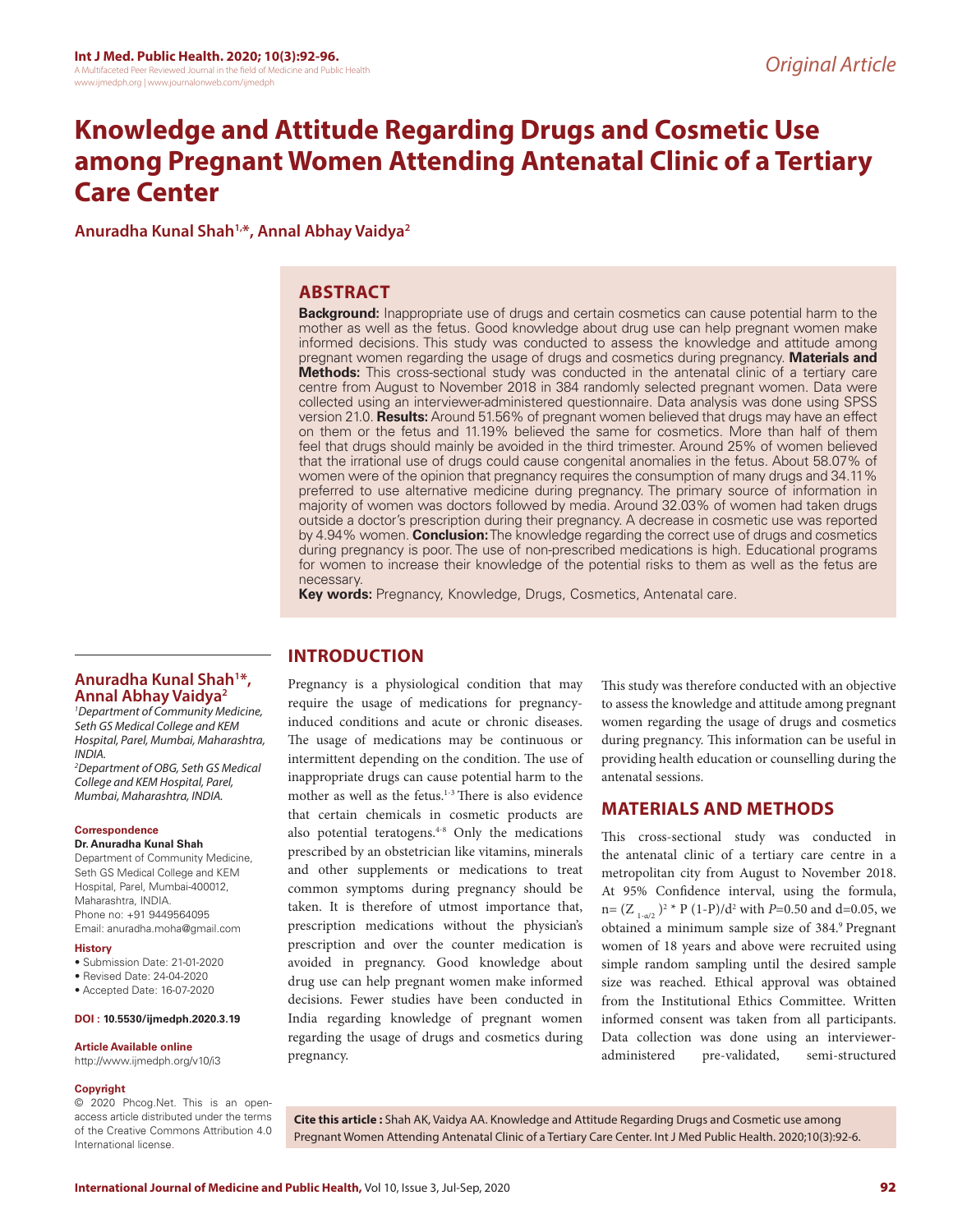questionnaire in the local language. Data entry and analysis was done using SPSS version 21.0.

## **RESULTS**

This cross-sectional study conducted in 384 pregnant women using a semi-structured questionnaire yielded the following results. The sociodemographic and personal profile of the study participants is presented in Table 1.

Knowledge regarding drug and cosmetic use (Table 2): In our study, 198 (51.56%) pregnant women believed that drugs may have an effect on them or the fetus. This belief was significantly higher among older women (*p*=0.03) and women of higher educational status (*p*<0.0000.1). Out of these, 72 (18.75% of total) were able to name at least one drug which is harmful in pregnancy. Women residing in urban areas (*p*=0.024) and with higher education status (*p*<0.0000.1) and socio-economic status ( $p$ <0.0000.1) had a significant association with this concept. Also, 43 (11.19%) women believed that cosmetics may have an effect on them or the fetus. All of them also believe that not all cosmetics are harmful during pregnancy. Most of them believed that drugs should mainly be avoided in the third trimester (214, 55.72%), followed by second (93, 24.21%) and first trimester (77, 20.05 %). Around 96 (25%) women believed that the irrational use of drugs could cause congenital anomalies in the fetus. This belief was significantly higher among women with higher educational status (*p*<0.0000.1), employed in clerical and other office jobs (*p*<0.0000.1) and primigravida (*p*=0.043). About 223 (58.07) women were of the opinion that pregnancy requires the consumption of many drugs. This opinion was significantly associated with primigravida women (*p*<0.0000.1). Also, 131 (34.11%) preferred to use alternative medicine during pregnancy.

Figure 1 shows source of information regarding drug and cosmetic use in current pregnancy Out of 384 women, 156 (40.63 %) women told that their source of information regarding drug and cosmetic use in pregnancy were doctors or health care providers, for 84 (21.88%) women it was mother in law and other relatives and for the rest 144 (37.5 %) women it was internet or media. More than half of the women were of the opinion that doctors do not give enough time for advice regarding drug use in pregnancy (253, 65.88%).

Attitude regarding drug and cosmetic use: In this study, 123 (32.03%) pregnant women said to have taken drugs outside a doctor's prescription during their pregnancy mostly for ailments like vomiting, rhinitis, fever and headache. Younger women (*p*=0.0006) and primigravida (*p*=0.001) were significantly associated with this attitude. The most common reasons for taking drugs outside prescription were non-serious nature of the illness (61, 49.59%), emergency (44, 35.77%) and prior knowledge about safety (18, 14.63%). More than half of the participants i.e. 254 (66.14%) of them reported to an increase in drug usage in pregnancy (apart from supplements), 81 (21.09%) reported a decrease in drug usage



**Figure 1:** Source of information regarding drug use in current pregnancy (*n*=384).

**Table 1: Socio-demographic and personal profile of the study participants.**

| participants.                                          |                        |                |                   |  |  |  |  |
|--------------------------------------------------------|------------------------|----------------|-------------------|--|--|--|--|
|                                                        | <b>Characteristics</b> | Number(n=384)  | <b>Percentage</b> |  |  |  |  |
| Age (in years)                                         | $18 - 25$              | 189            | 49.2              |  |  |  |  |
|                                                        | $25 - 35$              | 169            | 44                |  |  |  |  |
|                                                        | >35                    | 26             | 6.7               |  |  |  |  |
| Educational<br><b>Status</b>                           | Illiterate             | 42             | 10.9              |  |  |  |  |
|                                                        | Primary                | 123            | 32.03             |  |  |  |  |
|                                                        | Secondary              | 19             | 4.94              |  |  |  |  |
|                                                        | Higher secondary       | 111            | 28.9              |  |  |  |  |
|                                                        | Graduation             | 89             | 23.1              |  |  |  |  |
| Trimester                                              | First                  | 168            | 43.75             |  |  |  |  |
|                                                        | Second                 | 133            | 34.63             |  |  |  |  |
|                                                        | Third                  | 83             | 21.61             |  |  |  |  |
| Place of                                               | Rural                  | 29             | 7.5               |  |  |  |  |
| Residence                                              | Urban                  | 199            | 51.8              |  |  |  |  |
|                                                        | Sub - Urban            | 156            | 40.6              |  |  |  |  |
| Occupation                                             | Housewife              | 127            | 33.07             |  |  |  |  |
|                                                        | Domestic help          | 63             | 16.4              |  |  |  |  |
|                                                        | Cook (noun)            | 55             | 14.32             |  |  |  |  |
|                                                        | Clerical work          | 42             | 10.93             |  |  |  |  |
|                                                        | Others                 | 97             | 25.26             |  |  |  |  |
| Parity                                                 | Primigravida           | 166            | 43.22             |  |  |  |  |
|                                                        | Multigravida           | 218            | 56.77             |  |  |  |  |
| History of Child                                       | Yes                    | 3              | 0.78              |  |  |  |  |
| Birth with any<br>Congenital<br>abnormality            | N <sub>o</sub>         | 381            | 99.2              |  |  |  |  |
| Socio-economic                                         | Lower                  | 31             | 8.07              |  |  |  |  |
| Status (SES)<br>(Modified<br><b>BG</b> Prasad          | Lower middle           | 99             | 25.78             |  |  |  |  |
|                                                        | Middle                 | 151            | 39.32             |  |  |  |  |
| classification)                                        | Upper middle           | 69             | 17.96             |  |  |  |  |
|                                                        | Upper                  | 34             | 8.85              |  |  |  |  |
| Chronic illness                                        | Yes                    | $\overline{2}$ | 0.52              |  |  |  |  |
| (Diabetes,<br>Epilepsy or<br>Hypertension)             | N <sub>o</sub>         | 382            | 99.47             |  |  |  |  |
| No. of                                                 | $\leq 1$               | 187            | 48.69             |  |  |  |  |
| medications                                            | $1 - 2$                | 111            | 28.90             |  |  |  |  |
| in current<br>pregnancy<br>(apart from<br>supplements) | >2                     | 86             | 22.39             |  |  |  |  |

and rest were unsure. A decrease in cosmetic use was reported by 19 (4.94%) women. This attitude was significantly associated with higher education ( $p=0.014$ ) and socio-economic status (SES) ( $p<0.0000.1$ ).

# **DISCUSSION**

Use of medications with or without a physician's prescription or over the counter medications during pregnancy is showing an increasing trend.10,11 This cross-sectional study was conducted in 384 pregnant women with an objective to assess the knowledge and attitude among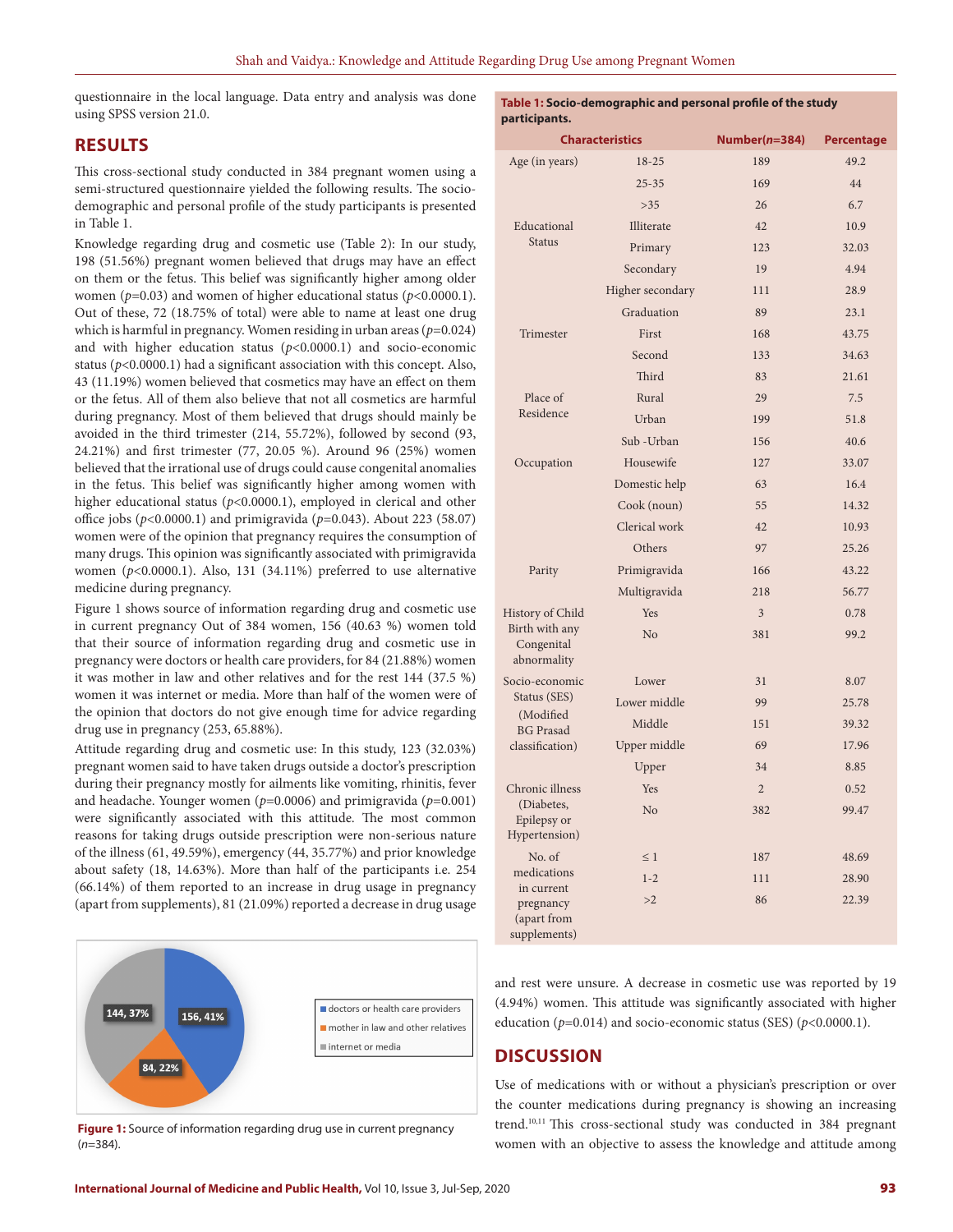| <b>Concept</b>                                                      | <b>Yes</b><br>/agree | $\Sigma^2$ statistic value,<br>degree of freedom (d.o.f) and P-value |                                                        |                                                      |                                                      |                                                      |                                                        |  |
|---------------------------------------------------------------------|----------------------|----------------------------------------------------------------------|--------------------------------------------------------|------------------------------------------------------|------------------------------------------------------|------------------------------------------------------|--------------------------------------------------------|--|
|                                                                     |                      | Age                                                                  | <b>Education</b>                                       | <b>Residence</b>                                     | <b>Occupation</b>                                    | <b>Parity</b>                                        | <b>SES</b>                                             |  |
| Drugs have an effect on<br>mother and/or fetus                      | 198<br>$(51.56\%)$   | $\Sigma^2$ =7.0012<br>$d.o.f = 2$<br>$P=0.03018$                     | $\Sigma^2$ =111.9105<br>$d.o.f = 4$<br>$P = 0.00001$   | $\Sigma^2$ = 1.2033<br>$d.o.f. = 2$<br>$P = 547914$  | $\Sigma^2 = 3.33$<br>$d.o.f. = 4$<br>$P = 504196$    | $\Sigma^2 = 0.9497$<br>$d.o.f=1$<br>$P = 329797$     | $\Sigma^2 = 8.4534$<br>$d.o.f = 4$<br>$P = .076313$    |  |
| Could name at least one<br>drug which is harmful in<br>pregnancy    | 72<br>(18.75%)       | $\Sigma^2$ =3.1312<br>$d.o.f = 2$<br>$P = 0.208962$                  | $\Sigma^2 = 88.5482$<br>$d.o.f = 4$<br>$P = < 0.00001$ | $\Sigma^2 = 7.4139$<br>$d.o.f = 2$<br>$P = .024552.$ | $\Sigma^2$ = 6.2832.<br>$d.o.f = 4$<br>$P = 178974$  | $\Sigma^2$ = 0.0533<br>$d.o.f=1$<br>$P = .81737$     | $\Sigma^2 = 84.1082$<br>$d.o.f = 4$<br>$P = < 0.00001$ |  |
| Cosmetics may have an effect<br>on mother and/or the fetus          | 43 (11.19%)          | $\Sigma^2$ =0.6498<br>$d.o.f = 2$<br>$P = 722616$                    | $\Sigma^2 = 0.338$<br>$d.o.f = 4$<br>$P = 0.987228$    | $\Sigma^2$ = 3.0244<br>$d.o.f = 2$<br>$P = 220427$   | $\Sigma^2$ =1.1548<br>$d.o.f = 4$<br>$P = .885479$   | $\Sigma^2 = 0.2126$<br>$d.o.f=1$<br>$P = 0.644745$   | $\Sigma^2$ =0.7029<br>$d.o.f = 4$<br>$P = .950972$     |  |
| Drugs could cause congenital<br>anomalies in fetus                  | 96<br>(25%)          | $\Sigma^2 = 0.4244$<br>$d.o.f = 2$<br>$P = 0.808783$                 | $\Sigma^2$ =124.2849<br>$d.o.f = 4$<br>$P = 0.00001$   | $\Sigma^2 = 0.7016$<br>$d.o.f = 2$<br>$P = 704109$   | $\Sigma^2$ =137.7242<br>$d.o.f = 4$<br>$P = 0.00001$ | $\Sigma^2$ = 4.0889<br>$d.o.f=1$<br>$P = 0.043167$   | $\Sigma^2$ =0.4633<br>$d.o.f = 4$<br>$P = 0.976971$    |  |
| Pregnancy requires<br>consumption of many drugs                     | 223 (58.07)          | $\Sigma^2 = 0.781$<br>$d.o.f = 2$<br>$P = .676722$                   | $\Sigma^2$ =4.1584<br>$d.o.f = 4$<br>$P = 0.384993$    | $\Sigma^2$ =1.5306<br>$d.o.f = 2$<br>$P = 0.465196$  | $\Sigma^2 = 2.168$<br>$d.o.f = 4$<br>$P = 70489$     | $\Sigma^2$ = 33.1958<br>$d.o.f = 1$<br>$P = <.00001$ | $\Sigma^2$ =9.0948<br>$d.o.f = 4$<br>$P = .058773$     |  |
| Is it preferable to use<br>alternative medicine during<br>pregnancy | 131 (34.11%)         | $\Sigma^2$ =0.6524<br>$d.o.f = 2$<br>$P = .721653$                   | $\Sigma^2$ =1.7658<br>$d.o.f = 4$<br>$P = 778742$      | $\Sigma^2 = 0.2069$<br>$d.o.f = 2$<br>$P = .901711$  | $\Sigma^2 = 1.2113$<br>$d.o.f = 4$<br>$P = .876238$  | $\Sigma^2 = 0.0886$<br>$d.o.f=1$<br>$P = 0.765987$   | $\Sigma^2$ = 2.9826<br>$d.o.f = 4$<br>$P = .560734$    |  |
| Taken drugs outside a<br>doctor's prescription                      | 123 (32.03%)         | $\Sigma^2$ = 14.7949<br>$d.o.f = 2$<br>$P = 0.000613$                | $\Sigma^2$ =5.7628<br>$d.o.f = 4$<br>$P = .217575$     | $\Sigma^2$ =1.1025<br>$d.o.f = 2$<br>$P = 0.576223$  | $\Sigma^2$ =0.7181<br>$d.o.f = 4$<br>$P = .949083$   | $\Sigma^2$ =10.7166<br>$d.o.f=1$<br>$P = 0.001062$   | $\Sigma^2$ =4.1336<br>$d.o.f = 4$<br>$P = 388227$      |  |
| Increase in drug usage in<br>pregnancy (apart from<br>supplements)  | 254 (66.14%)         | $\Sigma^2 = 1.2892$<br>$d.o.f = 2$<br>$P = 524885$                   | $\Sigma^2$ = 4.8611<br>$d.o.f = 4$<br>$P = .301851$    | $\Sigma^2$ =5.4124<br>$d.o.f = 2$<br>$P = 0.066791$  | $\Sigma^2 = 2.9578$<br>$d.o.f = 4$<br>$P = 0.564916$ | $\Sigma^2 = 1.2803$<br>$d.o.f = 1$<br>$P = 0.257844$ | $\Sigma^2$ = 6.8452<br>$d.o.f = 4$<br>$P = 144298$     |  |
| Decrease in drug usage<br>in pregnancy (apart from<br>supplements)  | 81 (21.09%)          | $\Sigma^2 = 0.0592$<br>$d.o.f = 2$<br>$P = 0.970848$                 | $\Sigma^2 = 0.8237$<br>$d.o.f = 4$<br>$P = .93524$     | $\Sigma^2 = 0.8744$<br>$d.o.f = 2$<br>$P = 645843$   | $\Sigma^2$ = 2.1833<br>$d.o.f = 4$<br>$P = 0.702091$ | $\Sigma^2 = 0.5798$<br>$d.o.f = 1$<br>$P = 0.446402$ | $\Sigma^2 = 0.1778$<br>$d.o.f = 4$<br>$P = 0.996276$   |  |
| Decrease in cosmetic use in<br>pregnancy                            | 19 (4.94%)           | $\Sigma^2$ = 0.6971<br>$d.o.f = 2$<br>$P = 0.705725$                 | $\Sigma^2$ =12.4294<br>$d.o.f = 4$<br>$P = 0.014428$   | $\Sigma^2$ =0.3071<br>$d.o.f = 2$<br>$P = .857669$   | $\Sigma^2 = 0.06$<br>$d.o.f = 4$<br>$P = .999558$    | $\Sigma^2$ = 3.2348<br>$d.o.f=1$<br>$P = 072089$     | $\Sigma^2$ =28.7631<br>$d.o.f = 4$<br>$P = < 0.00001$  |  |

#### **Table 2: Association of concepts regarding drug use in pregnancy with socio-demographic and personal characteristics of participants.**

[Note: *P*<0.05 is considered significant, SES = Socio-economic Status, Σ<sup>2</sup> = Chi- square statistic value]

pregnant women regarding the usage of drugs and cosmetics during pregnancy.

In our study, 51.56% of the pregnant women believed that drugs may have an effect on them or the fetus and 25% believed that irrational drugs could cause congenital anomalies in the fetus. These findings are similar to a study by Dureja *et al.* where 40% of women believed that drugs have an effect on the fetus but only 22.4% believed that irrational use can cause congenital anomalies in the fetus.12 Gopinath *et al*. reported that 17% of women believed that medications were responsible for congenital abnormalities of their newborn.13 However, in a study in Italy a higher number of women i.e. 81.15 % knew about the possibility of harm to the fetus due to medications used in pregnancy.<sup>14</sup> This higher rate could be attributed to higher education status and awareness. We also found a significant association between higher educational status and knowledge regarding drug use in pregnancy. Knowledge regarding congenital anomalies was additionally associated with employment type i.e. those employed in clerical and other office jobs. These findings are similar to a study by Zaki *et al.* where the education level and type of employment were significantly associated with knowledge of pregnant women regarding drugs.<sup>15</sup>

Around 19% of women in our study were able to name at least one drug which is harmful in pregnancy. Women residing in urban areas and with higher education and socio-economic status were better at it. Gopinath *et al.* also report that residents of urban areas have more risk awareness about drug usage in pregnancy.13 Kamuhabwa *et al.* reported that 31.5% of women were able to mention certain drugs harmful during pregnancy.16 In contrast, two studies have reported a very less proportion of women (1-4%) who could list drugs harmful during pregnancy.12,13

Women in our study believed that drugs should mainly be avoided in the third trimester, followed by the second and first trimester. In contrast to this, more than half of the participants in Eldalo *et al.*17 and almost all in Zaki *et al*. 15 knew that drugs should mainly be avoided in the first trimester.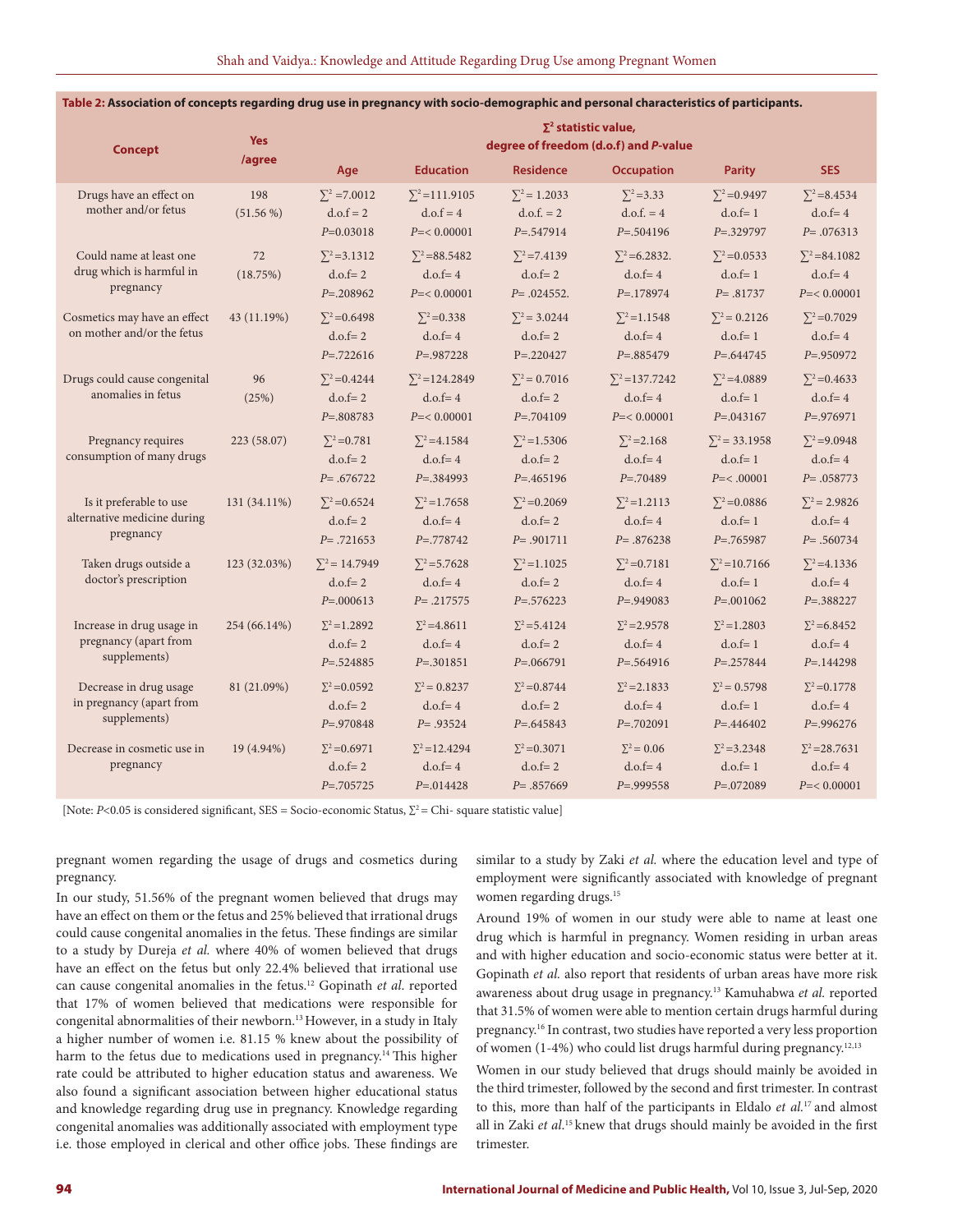More than half of the women (58.07%) in our study were of the opinion that pregnancy requires the consumption of many drugs. This opinion was significantly higher in primigravida women. More than half of the participants (66.14%) reported an increase in drug usage in pregnancy. Also, 34.11% preferred to use alternative medicine during pregnancy. Similar findings were reported by Gopinath *et al.* and Dureja *et al.* where 30% and 66.6% of women respectively believed natural remedies/ alternative medicines can be used in pregnancy. They also reported that around 60% of the women thought they were prescribed many medications by the physicians.<sup>12,13</sup>

Around 11 % of women in our study believed that cosmetics may have an effect on them or the fetus but, all of them also believe that not all cosmetics are harmful during pregnancy. A decrease in cosmetic use during pregnancy was reported by 4.94% women. Dureja *et al*. reported 23.4% of women had knowledge of the effect of the use of cosmetics during pregnancy which is higher than that of our findings.<sup>12</sup> A study by Marie *et al*. showed that few women stopped cosmetic use during pregnancy except for nail polish and almost half of them considered that there is no risk in the use of cosmetics during pregnancy.<sup>18</sup>

We also found that 32.03% of pregnant women said to have taken drugs outside a doctor's prescription during their pregnancy mostly for ailments like vomiting, rhinitis, fever and headache. Younger women and primigravida were significantly associated with this attitude. Similarly, in a study by Navrao *et al.* 43.9 % had used drugs without physician's advice. The most frequent reasons were fever/common cold symptoms (32.6%), headache/migraine (29.5%), digestive disorders (18.2%) and nerve pain (15.5%).14 Zaki *et al.* reported that most commonly used drugs were paracetamol and vitamins (13.2%), antibiotics (2.6%), herbal remedies (4.6%) and medications to treat nausea and vomiting in pregnancy (2.6%), NSAIDs, anti-histaminic and heartburn medications (1.3%).15 In contrast, 96 % women did not take drugs without physician's advice in a study by Eldalo *et al.*17 In our study, most common reasons for taking drugs outside prescription were non-serious nature of illness (49.59%), emergency (35.77%) and prior knowledge about safety (14.63%). Navrao *et al.* reported that the main reasons were a not serious disease (47%), advice/ information by pharmacists (29.7%), prior knowledge about safety in pregnancy (14.6%) and emergency care (13.5%).<sup>14</sup> In 40.63 % of women, the primary source of information regarding drug and cosmetic use in pregnancy were doctors or health care providers, followed by internet or media and mother in law and other relatives. In other studies conducted worldwide, the proportion of women obtaining information doctors is more than 60%.12,14,15,17 In a study by Eldalo *et al.* 60.2% obtained this information from physicians, 34.4% from pharmacists and only 1.4% from media.<sup>17</sup> Navrao *et al.* reported that 75% obtained information from physicians, followed by the internet in 47% and pharmacists in 14.7%<sup>14</sup> Zaki et al. reported that gynecologists (58.1%) followed by a general practitioner (13%), pharmacist (11%) and lastly the media, family and friends as well as the internet (10%) were primary sources.<sup>15</sup> Dureja et al. also reported similar findings.<sup>12</sup>

We found that in our study around 66% of the women were of the opinion that doctors do not give enough time for advice regarding drug use in pregnancy and these findings are also corroborated by many studies.<sup>12,15</sup> However, in contrast to our findings, Eldalo *et al.* reported that 71% of women thought that they received complete information about drugs from their physicians.

## **CONCLUSION**

The knowledge regarding the use of drugs and cosmetics among pregnant women is poor. Less than half of them have correct knowledge regarding the effects of drugs and cosmetics on the health of mother and fetus. The use of over the counter medication or non-prescribed

medications among pregnant women is also high. The primary source of information in the majority of them is doctors. The results provide a good opportunity to include educational programs for women and increase their knowledge of the potential risks to them as well as the fetus in order to reduce self-medication.

### **ACKNOWLEDGEMENT**

The authors would like to thank Lt. Dr. Ratnendra Shinde, Ex- Head of the Departments, Department of Community Medicine, Seth G S Medical College.

## **CONFLICT OF INTEREST**

The authors declare that they have no conflicts of interest

#### **ABBREVIATIONS**

**SES:** Socio-economic status; **∑2 :** Chi- square statistic value.

#### **REFERENCES**

- 1. Cabbage LA, Neal JL. Over-the-counter medications and pregnancy. Nurse Pract. 2011;36(6):22-8. Available from: http://www.ncbi.nlm.nih.gov/ pubmed/21558979
- 2. DeSantis M, Straface G, Carducci B, Cavaliere AF, DeSantis L, Lucchese A, *et al.* Risk of drug-induced congenital defects. Eur J Obstet Gynecol Reprod Biol. 2004;117(1):10-9. Available from: http://www.ncbi.nlm.nih.gov/ pubmed/15474237
- 3. Bánhidy F, Lowry RB, Czeizel AE. Risk and Benefit of Drug Use During Pregnancy. International Journal of Medical Sciences. 2005;2(3):100. Available from: www.medsci.org
- 4. Braun JM, Just AC, Williams PL, Smith KW, Calafat AM, Hauser R. Personal care product use and urinary phthalate metabolite and paraben concentrations during pregnancy among women from a fertility clinic. J Expo Sci Environ Epidemiol. 2014;24(5):459-66. Available from: http://www.ncbi.nlm.nih.gov/ pubmed/24149971
- 5. Couto AC, Ferreira JD, Rosa ACS, Pombo-de-Oliveira MS, Koifman S. Brazilian Collaborative Study Group of Infant Acute Leukemia. Pregnancy, maternal exposure to hair dyes and hair straightening cosmetics and early age leukemia. Chem Biol Interact. 2013;205(1):46-52. Available from: http://www.ncbi.nlm.nih. gov/pubmed/23747844
- 6. Dehvari M, Ghaneian MT, Morowatisharifabad MA, Karimi M, Jasemizad T. Knowledge, Attitudes and Practice of Women About Adverse Effects of Cosmetics in Yazd City, Iran. Heal Scope. 2018;7(1):68257. Available from: http:// jhealthscope.com/en/articles/68257.html
- 7. Bozzo P, Chua-Gocheco A, Einarson A. Safety of skin care products during pregnancy. Can Fam Physician. 2011;57(6):665. Available from: http://www.ncbi. nlm.nih.gov/pubmed/21673209
- 8. Trivedi MKM, Kroumpouzos G, Murase JEJJEJ. A review of the safety of cosmetic procedures during pregnancy and lactation. Int J Women's Dermatology. 2017;3(1):6-10. Available from: https://linkinghub.elsevier.com/retrieve/pii/ S2352647517300059
- 9. Lemeshow S, JrHosmer DW, Klar J, Lwanga SK. Adequacy of Sample Size in Health Studies. 1<sup>st</sup> ed. World Health Organisation. John Wiley and Sons Ltd. 1990;247. Available from: http://apps.who.int/iris/bitstream/10665/41607/1/0471925179\_eng.pdf?ua=1
- 10. Smolina K, Hanley GE, Mintzes B, Oberlander TF, Morgan S. Trends and Determinants of Prescription Drug use during Pregnancy and Postpartum in British Columbia. PLoS One. 2015;10(5):128312. Available from: www.cihr-irsc. gc.ca/e/193.html
- 11. Mitchell AA, Gilboa SM, Werler MM, Kelley KE, Louik C, Hernández-Díaz S. Medication use during Pregnancy, with Particular Focus on Prescription Drugs: 1976-2008. Am J Obs Gynecol. 2011;205(1):51.e1-8. [cited 2019 Aug 11]. Available from: https://www.ncbi.nlm.nih.gov/pmc/articles/PMC3793635/pdf/nihms481903.pdf
- 12. Dureja S, Kaur M, Bhandari V, Singh N, Singh J, Sharma R. Awareness among pregnant women regarding the use and safety of drugs during pregnancy in the state of Punjab: A cross-sectional observational study. Int J Med Sci Public Heal. 2019; 8(6):478-81.
- 13. Gopinath C, Giri RSD, Suresh G, Guru PD, Madhan MRM. Assessment of Pregnant Women Knowledge on Medication. World J Pharm Res. 2015;4(12):1266- 76. Available from: www.wjpr.net
- 14. Navaro M, Vezzosi L, Santagati G, Angelillo IF, Group CW. Knowledge, attitudes and practice regarding medication use in pregnant women in Southern Italy. PLoS One. 2018;13(6):e0198618. Available from: https://dx.plos.org/10.1371/ journal.pone.0198618